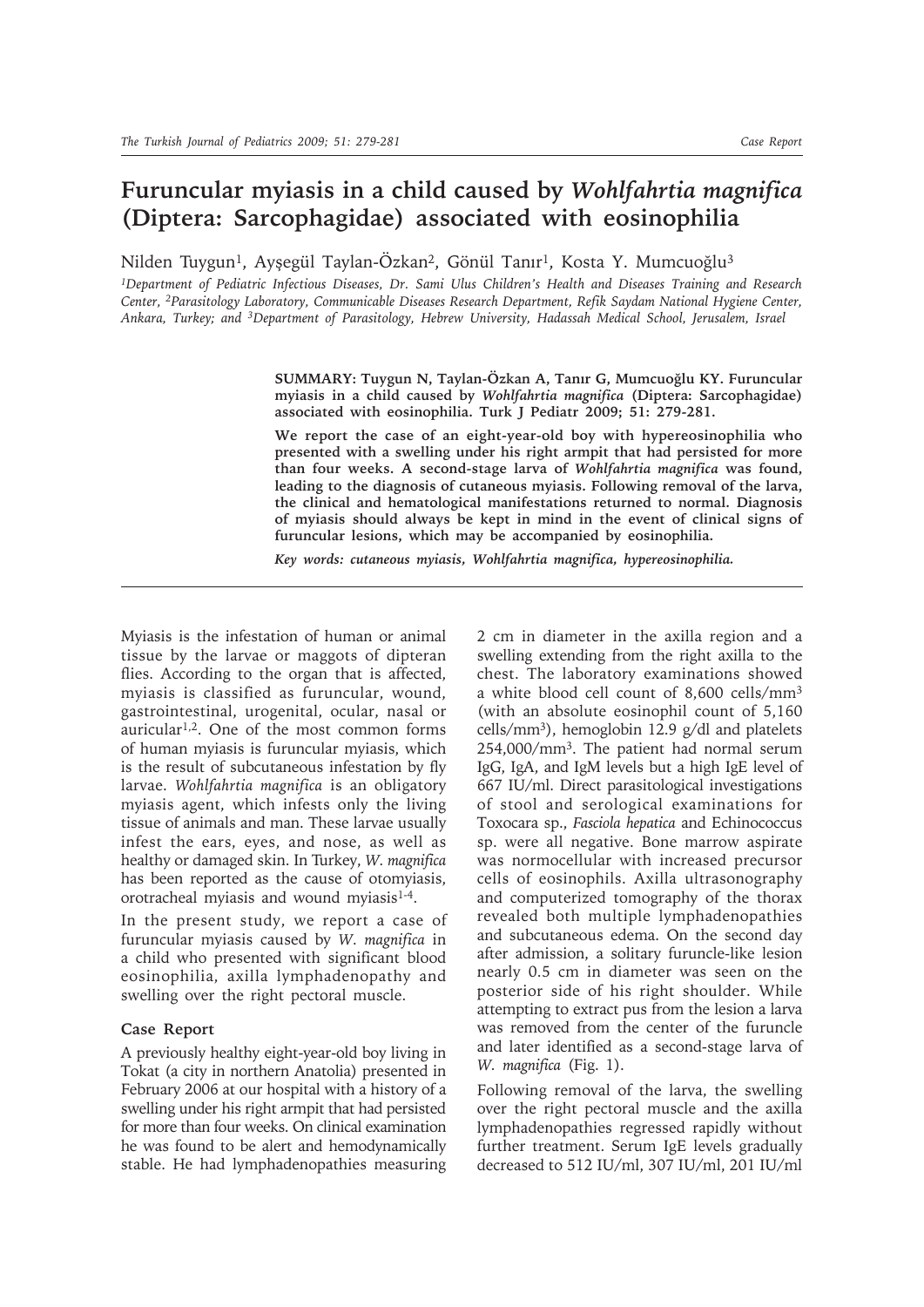

**Fig. 1.** Second-stage larva of *Wohlfahrtia magnifica* extracted from the skin of the patient.

and 182 IU/ml after 1, 2, and 4 weeks and 2 months, respectively. Absolute eosinophil count decreased to 1,360/mm3 after one week and to 480 cells/mm3 one month later.

## **Discussion**

Myiasis due to *W. magnifica* is very rare in childhood. A few cases of wound<sup>5</sup>, auricular<sup>4,6-8</sup> and ophthalmomyiasis<sup>9</sup> have been reported. To our knowledge, this is the first case of furuncular myiasis caused by *W. magnifica* in a child less than 10 years old.

In the Calliphoridae and Sarcophagidae, most species that cause myiasis deposit their eggs or larvae directly onto the host at some predisposing site, such as those caused by wounding, necrosis or bacterial contamination $10$ . Healthy hosts are much less attractive, even for obligate species such as *W. magnifica*, which can attack healthy tissue. Advanced age, poor social conditions, mental retardation, immobilization, diabetes mellitus, alcoholism, vascular occlusive disease, and infected dermatitis are predisposing factors for cutaneous myiasis<sup>3,10</sup>. Our patient had no predisposing factor except close contact with dogs in the outdoors. Infestation of mammals such as cows, horses, goats, sheep, pigs and dogs is not uncommon<sup>11</sup>. It seems probable that the larvae of a fly migrated to our patient while playing with dogs. In furuncular myiasis, a pruritic papule of approximately 2 to 3 mm in diameter develops within 24 hours of initial infestation by the larva. The patient may feel pain caused by the tearing of tissue caused by the feeding and movement of the larva<sup>12</sup>.

Only one or a few larvae are usually present in furunculoid whereas many larvae commonly occur in wounds and cavities. Our patient had only one larva and he rapidly healed following its removal. The clinical pattern depends on the species of fly and location of the infestation. Marked inflammatory reactions and secondary bacterial infections, massive destruction and life-threatening outcomes, such as intracranial invasion, can be caused by myiasis. Analysis of tissues exhibiting an inflammatory response to maggot infestation reveals a high concentration of lymphocytes, giant cells, neutrophils, eosinophils and plasma cells<sup>13</sup>.

Helminthic parasites and allergies are the most common cause of eosinophilia, while the association of blood eosinophilia and myiasis is rare. Often, before the parasitic infestation becomes detectable, eosinophils reach a high level and this can result in an incorrect diagnosis<sup>13</sup>. Starr et al.<sup>14</sup> reported the case of an adult patient with cutaneous myiasis suffering from multisystemic discomfort for nine months who was treated for hypereosinophilic syndrome. A case of a 54-year-old man who developed recurrent painful migratory subcutaneous nodules and eosinophilic pleural effusion due to myiasis has also been reported<sup>15</sup>. Both cases were due to the larvae of Hypoderma lineatum. To our knowledge, there have not been any reported cases of myiasis due to *W. magnifica* accompanied by eosinophilia.

In conclusion, myiasis is diagnosed by finding living fly maggots in various parts of the human body, which could be accompanied by eosinophilia. Clinicians should be more alert to the possibility of myiasis in patients with furuncle-like lesions.

## **REFERENCES**

- 1. Ciftcioglu N, Altintas K, Haberal M. A case of human orotracheal myiasis caused by Wohlfahrtia magnifica. Parasitol Res 1997; 83: 34-36.
- 2. Delir S, Handjani F, Emad M, Ardehali S. Vulvar myiasis due to Wohlfahrtia magnifica. Clin Exp Dermatol 1999; 24: 279-280.
- 3. Kokcam I, Saki CE. A case of cutaneous myiasis caused by Wohlfahrtia magnifica. J Dermatol 2005; 32: 459-463.
- 4. Uzun L, Cinar F, Beder LB, Aslan T, Altıintas K. Radical mastoidectomy cavity myiasis caused by Wohlfahrtia magnifica. J Laryngol Otol 2004; 118: 54-56.
- 5. Iori A, Zechini B, Cordier L, Luongo E, Pontuale G, Persichino S. A case of myiasis in man due to Wohlfahrtia magnifica (Schiner) recorded near Rome. Parassitologia 1999; 41: 583-585.